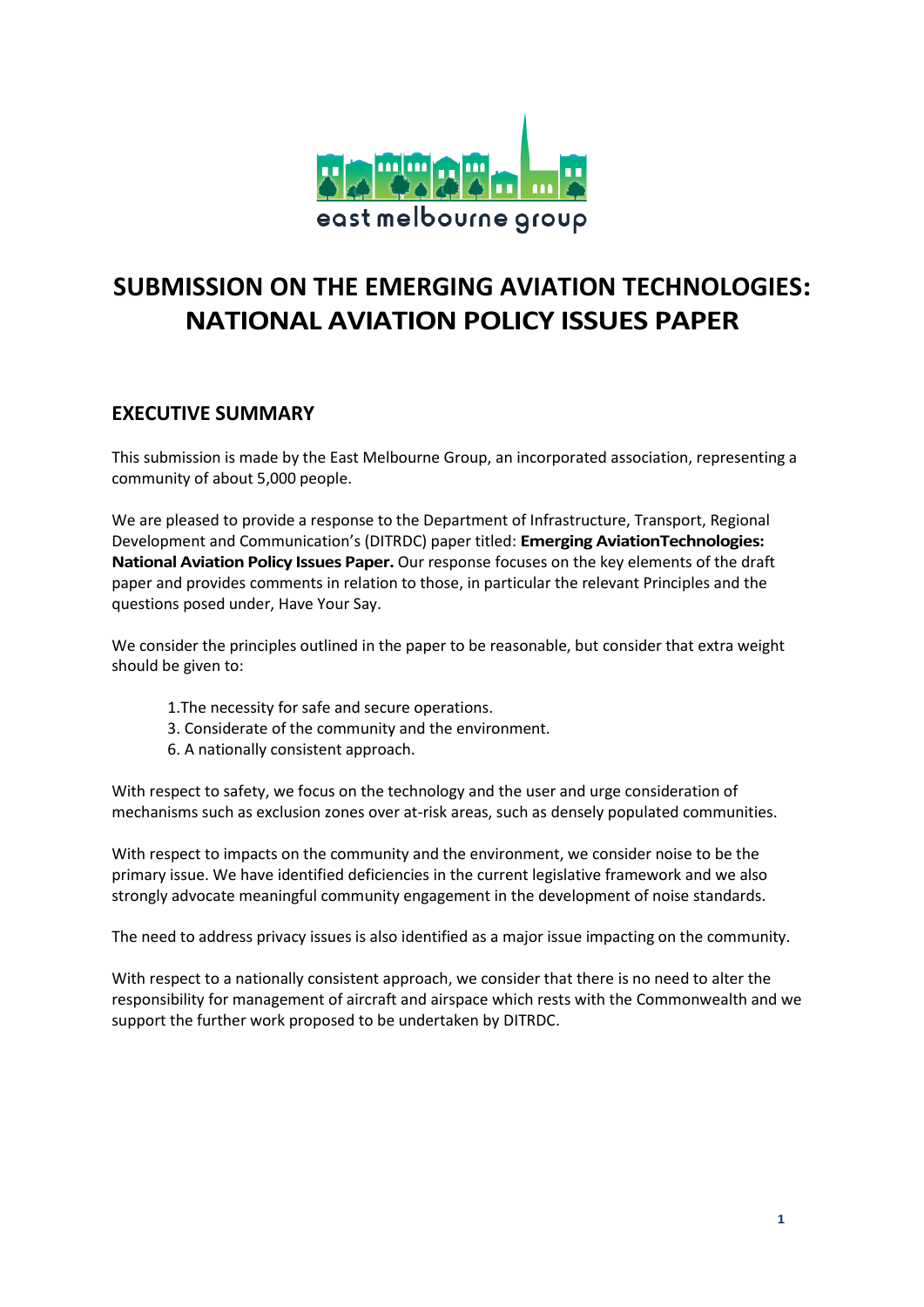# **DISCUSSION**

## **Principles**

The six principles outlined in the paper are:

- 1.The necessity for safe and secure operations.
- 2. Encourage best practice operations.
- 3. Considerate of the community and the environment.
- 4. Support industry growth and investment.
- 5. A fair competitive and efficient approach to airspace access.
- 6. A nationally consistent approach.

We consider these principles to be reasonable in themselves. However, it does raise the question, will each of these principles be of equal weight in the development of the strategy or will some be pursued with greater emphasis or weight?

We are strongly of the view that Principles 1, 3 and 6 have a higher weight in importance. We outline our reasons for this in the following content of our submission.

**In Have Your Say** a range of issues are identified:

The key issues of concern to us are:

- Do you agree with the proposed core principles for the National Emerging Aviation Technologies policy?
- To what extent should Australia's approach be harmonised with approaches taken in other countries?
- What level of service and regulation do you expect from the Government?
- What are your expectations of the Government's role and responsibilities in the management of drones and eVTOL vehicles?

Our views in relation to the Principles and Have Your Say points above, are set out in the discussion topic heads **A – C** below.

# **A. The necessity for safe and secure operations;**

## **Safety**

The current regulatory framework for aircraft administered by the Civil Aviation Authority (CASA) and Airservices' (AS) has served Australia well. We support the proposed policy approach of the *"Civil Aviation Safety Authority maintaining its commitment to the primacy of safety, while taking a responsive, modern and evidence-based approach to safety regulation and the certificationofnewaviationtechnologythatprovidesscopeforinnovationandflexibility, having regard to the inherent risks ofthe operating environment, other airspace users and the travelling public."*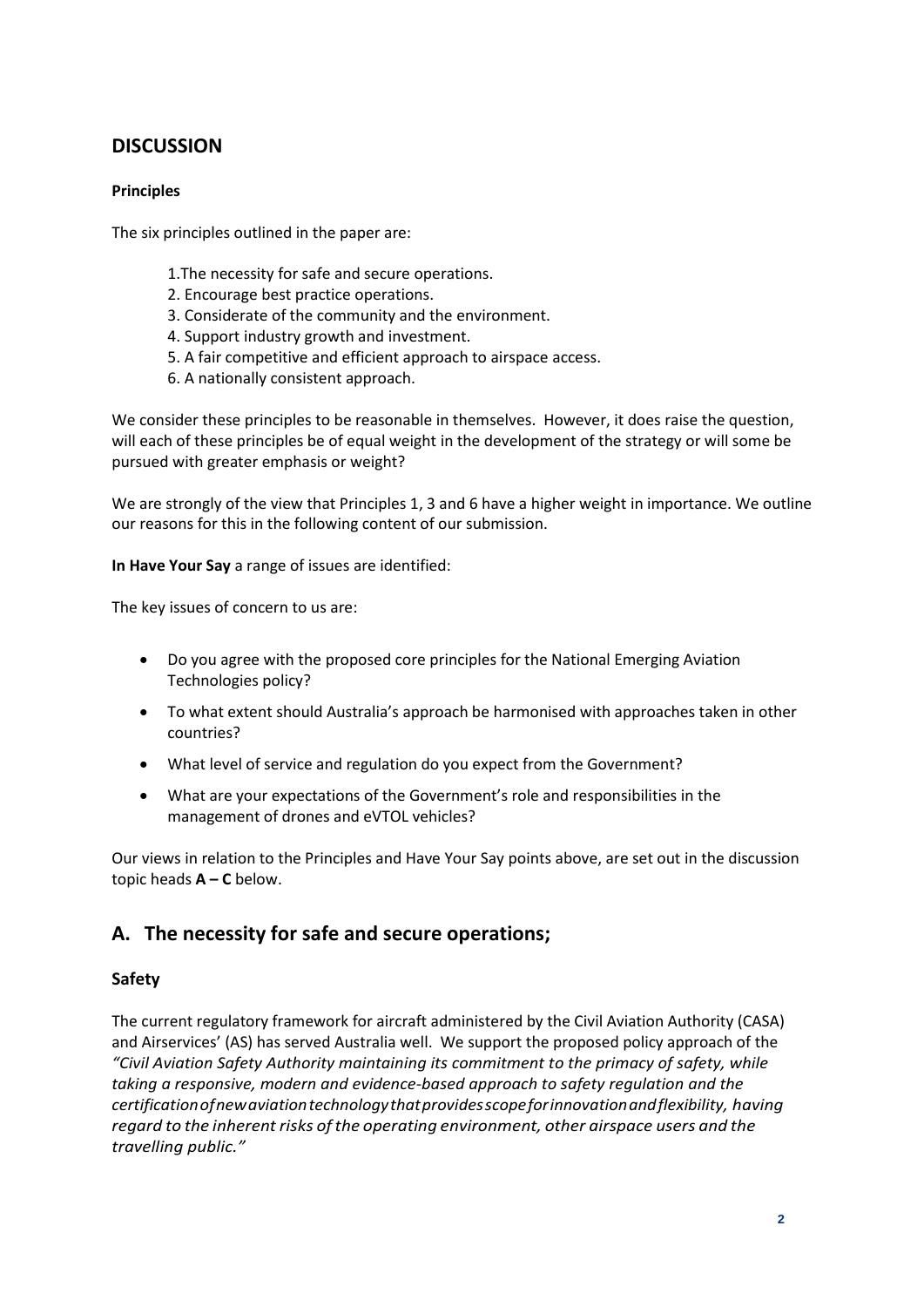We agree with proposition in the Policy Issues Paper that drone and eVOTL operations have the same categories of safety risks as any other aircraft.

This emerging technology will impact on society's conception of safety and security, individual and commercial liability and privacy, and adds another dimension to drafting effective governmental regulation.

In the policy paper there is limited discussion on the technology in use and how this will be regulated, what is acceptable what is not. We are not privy to this information and we need this information to make informed judgements as to what the tolerance for risk should be. Government must do more work on this and convey to the community.

From a community perspective, safety, the freedom from harm and security, are likely to be embraced as universal principles. Our concerns focus on the technology and the user. With regard to the technology, the key aspects are engine reliability/operation, battery life, lift capacity, airworthiness, and reliability including fail safe mechanisms.

As with fixed wing/rotor aircraft flying over public space, just one small mistake could result in crashes that threaten the health, safety and well-being of people in public and private property. Proliferation of these new technologies and their relatively inexpensive access, heighten the level of risk. Also, crashes into public infrastructure such as electricity pylons and poles, straying into flight paths of other aircraft and protected (controlled) airspaces in particular, all urban areas in uncontrolled air space, could result in extreme danger putting many lives at risk. These factors and levels of risk must be taken into account. We draw attention to the example of France with respect to appropriate regulation of safety. In this jurisdiction, drones must not fly above 150 metres above ground level and "*Drones may not be flown over public areas of urban zones without governmental approval, and may be flown over private property only with the owner's authorization."*

# **B. Considerate of the community and the environment;**

## **1. Community engagement in setting standards**

This is crucial. This aspect of the operation of DITRC, CASA, AS requires significant strengthening as it is not currently at levels of best practice. The absence of meaningful and transparent communication with affected communities is of major concern and the development of policy and operational arrangements for this emerging segment of the aviation sector provides an essential opportunity for the regulators to get it right.

There are two stated key policy proposed approaches in the paper which from our perspective form the basis upon which the overall policy framework should evolve:

## **2. Environment**

The paper states" The *Australian Government will lead the development of a consistent, balanced and proportionate approach to manage the impacts on wildlife and the environment, including the enjoyment of nature areas and cultural sites."*

The environment definition as it currently stands is incomplete. It must include the natural and human environment, considering only the natural environment as standalone ignores the inseparable correlation between the natural and human environment.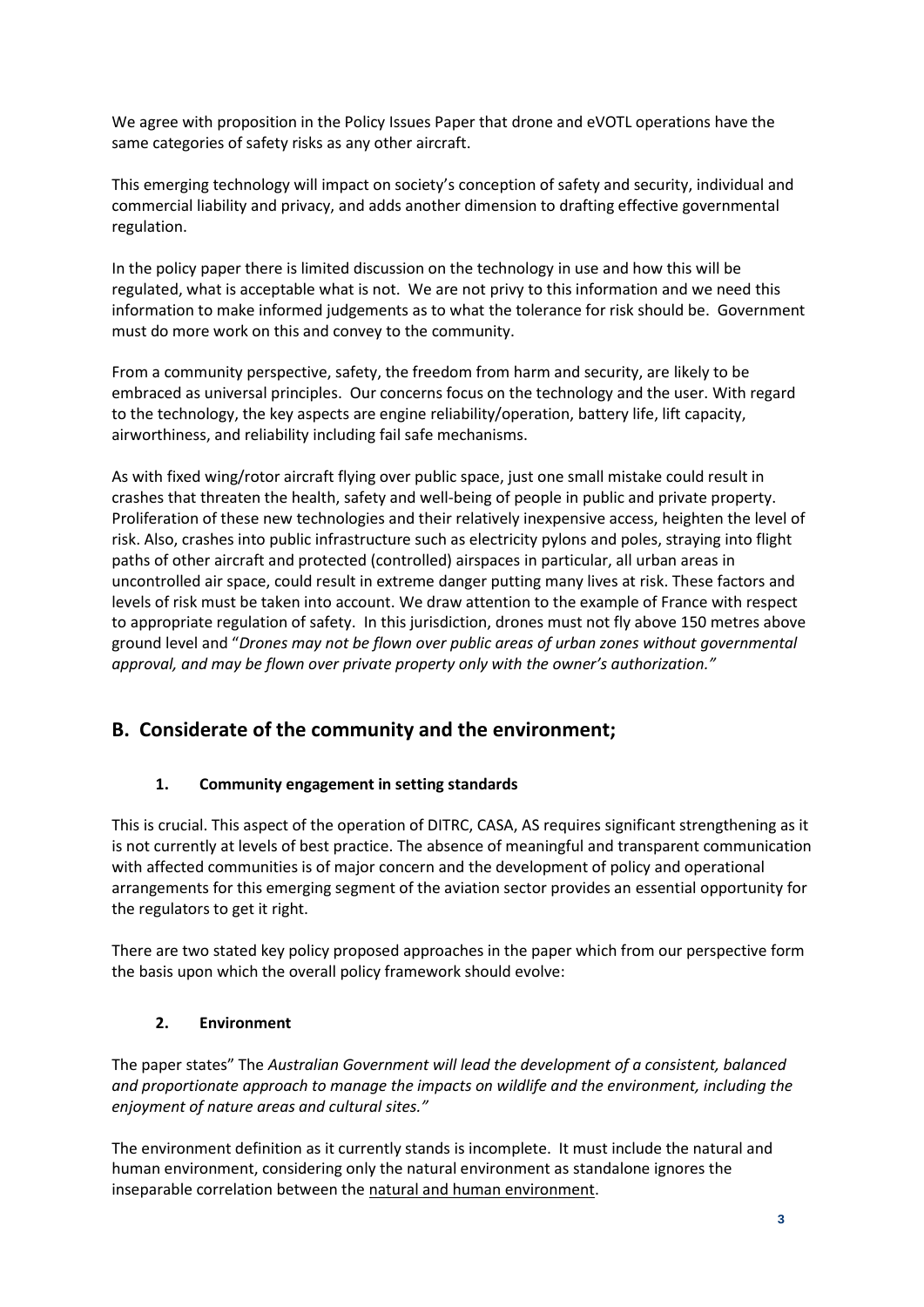The principle should read…. *the Australian Government will lead the development of a consistent, balanced and proportionate approach to manage the impacts of new and existing aviation technologies on the:*

- *i) natural wildlife and the environment, including the enjoyment of nature areas and cultural sites; and*
- *ii) human environment including health impacts and community amenity;*
- *iii) and the interrelated impacts arising from I) and ii).*

The existing suite of legislation lacks appropriate definitions as to what is to apply, as discussed further below.

### **3. Noise management**

"*The Department of Infrastructure, Transport, Regional Development and Communications will develop and manage a national regulatory approach to noise management that encourages quieter operations consistent with local community considerations*".

In respect to noise the key words are ... consistent with local community considerations. Key aspects from a community perspective relate to how the Commonwealth will engage with the community in determining these threshold levels. It has to be a meaningful and broad range consultation. The community has experienced, in the past, too many instances of superficial consultation or none at all, which is totally unacceptable.

Aviation noise is a source of constant annoyance to communities who live directly under airport flight paths and those that incur constant flyover by aircraft in their approach to airports which can be up to 20Km from the runway and for those subject to lower levels of disturbance caused by low flying smaller aircraft and helicopters. Noise pollution is explicitly excluded from general noise nuisance legislation.

In July 2016 the European Commission published a report looking at how living with aircraft noise affects wellbeing. It found that:

*"Living within a daytime aircraft noise path (with noise at or above 55 decibels) … was negatively associated with all measures of subjective wellbeing: lower life satisfaction, lower sense of worthwhile, lower happiness, lower positive affect balance, and increased anxiety. The authors found consistently negative and significant results across all five variables. The researchers could also predict the effect on subjective wellbeing associated with each decibel increase in noise, which they say has potential for modelling the possible wellbeing impacts due to changes in aircraft noise.*

*Although there were consistent negative impacts from daytime noise across all measures of wellbeing, the magnitude of these associations was small compared to other common drivers of wellbeing, such as unemployment, poor health and smoking (the negative effects of which These issues will only increase and be compounded by an addition of drones and eVOTL aircraft into the mix. There is an imperative and opportunity to rebalance the existing system and to get it more fit for purpose as result of this review."*

We agree with their assessment.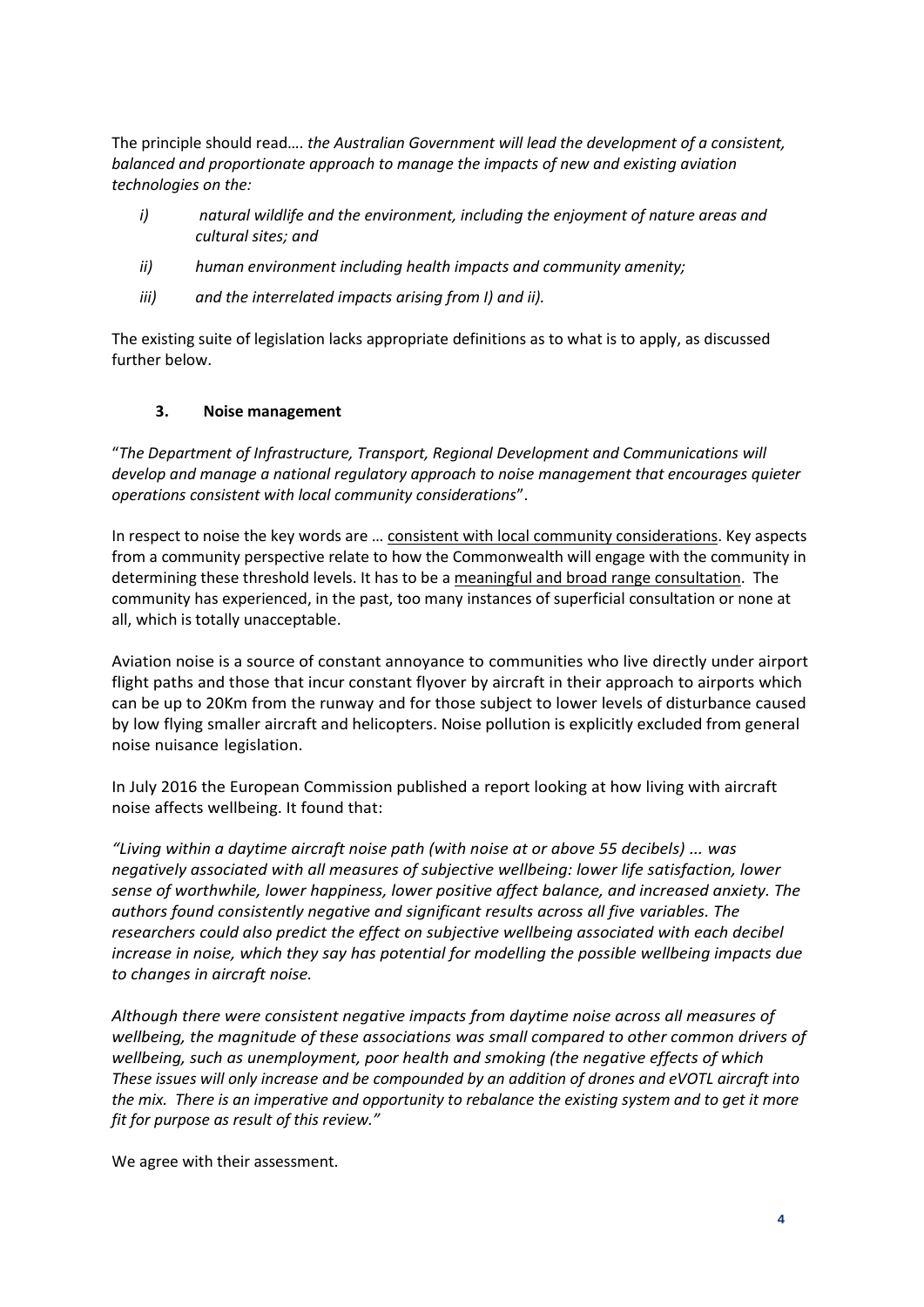With respect to drones and eVOTL we agree:

Small drones are generally not loud however they do emit an uncommon noise which can and does attract attention. With increasing use and concentration of drones and the proposed use of eVTOL aircraft into and above urban settings, this will bring into focus how noise management is undertaken to address community concerns.

The current approach to aircraft noise regulation and its related legislative mechanisms are not reflective of what many communities expect and therefore not fit for purpose to be extended to regulate noise emitted from drones and eVOTL.

## **4. Noise and its impact on individuals and communities.**

As discussed above, noise is a highly subjective element of environmental issues. The complexities of people and their reactions to sound vary considerably, from one end of the spectrum being extremely sensitive to the other end being largely unaware. This makes assessing the impact of noise and determining appropriate solutions, including the setting of standards, difficult but it has to be done.

## **a) Where are the current gaps in legislation that impact on environment and noise?**

Section 528 of the EPBC Act defines Environment to include*:(a) ecosystems and their constituent parts, including people and communities*; and also includes the s*ocial, economic and cultural aspects of a thing mentioned in paragraph (a), (b), or (c).*

This definition is ambiguous with respect to the human environment and limits its consideration to be only part of a broader ecosystem. We suggest that this is a major flaw in policy and legislative drafting and must as be rectified to ensure that the current flaws applying to the current mix of aircraft is not compounded by the addition of drones and eVOTL aircraft to the mix. Going forward the basis for any consideration must include impacts on the human environment (or communities) in their own right.

The lack of *definition of social, economic and cultural* in existing legislation is also very problematic. For example, with respect to Commonwealth decisions on flightpaths, social impacts can include impacts on health and people's enjoyment of parks and gardens, their backyards and local community, but this consideration could be excluded by a narrow interpretation of the term *social impact*. We therefore urge work be undertaken to provide improved and more relevant definitions.

It is imperative the EPBC Act include clear definitions of significant social impact, particularly in relation to noise with the proposed increase in the suite of aircraft. No such definitions currently exist and leaves regulators as well as communities affected without any agreed basis to balance community concerns regarding aircraft noise with the operational and safety imperatives for aviation.

Noise has a significant impact on people and communities as defined under Section 528 of the EPBC Act. However, the Act provides no standard or comparison points against which assessments of such impacts can be measured. Unfortunately, this is currently problematic in relation to Environmental Assessments prepared by Commonwealth agencies with respect to aircraft noise. We therefore urge that appropriate standards be referenced in either the EPBC Act or failing that Airservices' Act to provide some clarity.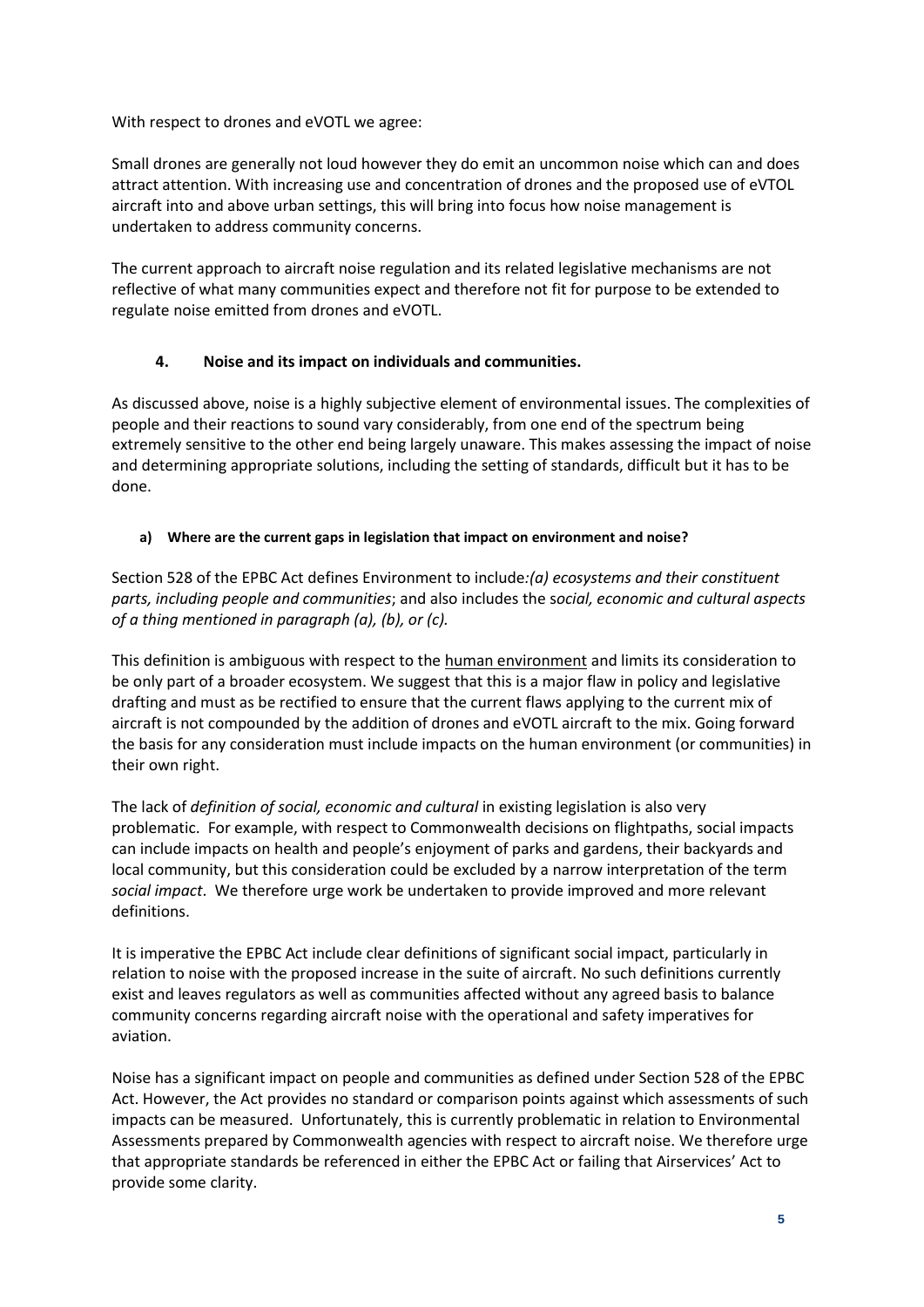The other major consideration is Section 160 of EPBC Act. There is no definition of 'significant impact' and this is a continual point of ambiguity and consternation between the aviation industry, its regulators and the communities impacted. In particular with regard to how flight paths are set and changes are evaluated. This cannot be allowed to continue with an addition of drones and eVTOL into the mix. Amendments to the Act must provide clarity about 'environmental (and social) significance' for community noise impacts. This can then be translated to appropriate settings i.e. road, aviation (fixed wing, RPT, helicopter, drone eVOTL etc.) Refer to Airservices' submission to *EPBC Review, page2." Specifically, Section 160 with respect to defined 'significant impact' is a continual point of ambiguity within the aviation industry particularly with regard to how flight path changes are evaluated. Amendments to the Act should more clearly inform 'environmental (and social) significance' for community noise impacts, which we can then translate to the aviation context."*

Improved guidance and standards should be provided to ensure greater clarity about aircraft noise impacts. The health and societal impacts of noise (including aircraft noise) are becoming and will be become an increasing focus area, particularly with the rapid growth in urban density and the increasing suite of aircraft in aviation and road transport sectors as they intersect those communities. Refer to Airservices' submission to *EPBC Review, page 3" The health and societal impacts of noise (including aircraft noise) are becoming a key focus area, particularly with the rapid growth in urban density, and the aviation and road transport sectors. Clearly linking the potential health impacts of aircraft noise in Australia to national guidelines and regulatory criteria would provide transparency to both the community and aviation industry on aircraft noise impacts in the residential setting."*

A clear linkage must be established linking the potential health impacts of all forms of aircraft noise in Australia to national guidelines and regulatory criteria. This would provide much needed transparency to communities, the aviation industry, its regulators on acceptable aircraft (all modes) of noise impacts for residential settings.

We support the Policy Issues Paper's position of the need for community consultation in the discussion of emerging standards, however this aspect must be better defined. How this engagement is undertaken and the level of engagement Government has with affected communities, will determine whether communities impacted by drones and eVTOL will consider their concerns have been understood and appropriately taken on board.

As a general point it should be recognised that for communities to have meaningful input into decision-making, communities must be provided with sufficient information to understand the technologies of these aircraft, how the policy will balance the application of these technologies and the impacts and risks that communities may incur. This is imperative.

It is vital that transparency of processes, decisions etc of what is proposed in any amendment of Acts be a fundamental feature of the government's approach.

### **5. Privacy**

It would appear to us that many of the basics of the current notions of privacy are under considerable threat from the use of drones and eVOTL. How will communities be protected or what rights will government ask communities to give up? For instance, currently we are reasonably able to defend ourselves from obvious and detectable privacy threats such as people nearby or objects on the ground. However, with drones and eVOTL this raises the issue of airspace over private property and establishing standards and expectations for its protection. Paramount, in the first instance, will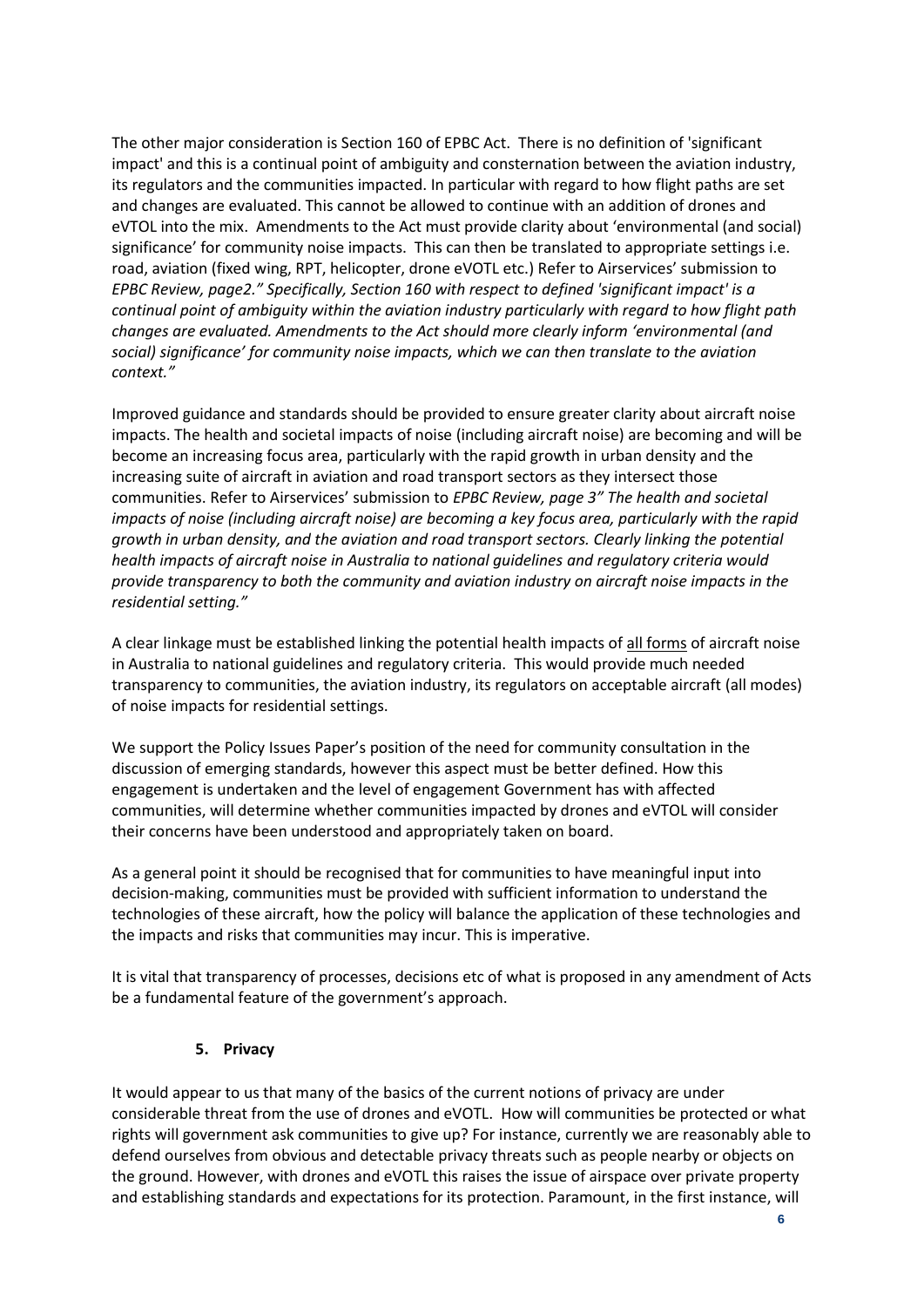be to restrict intrusion into a person's private space, which might occur by watching, listening to or recording a person's private activities or private affairs. The second flows from the misuse of private information that might result from drone and similar activity, such as collecting or disclosing private information about an individuals' movements and activities within their private domain.

In a public space such as a park or on a street, the reasonable expectation of privacy has to some degree limited application. However, how will this apply to private property that is visible from above? Do our current laws address this adequately? Currently it seems to us to assume that sight from a privacy perspective is confined to the eye-level. However, eVOTL, drones and helicopters change the expectation of reasonable privacy when they are able to capture images and sound in public space which is not currently available. It is not clear how this aspect is going to be addressed. Perhaps consideration of an exclusion zone for particular places, for example drone/eVTOL free zones within 100m of all hospitals. Plus, heavily populated tourist/entertainment/worship precincts, for example in Melbourne:

- · Historic Royal Botanic Gardens, Victoria's major tourist attraction
- · Historic Fitzroy Gardens
- · Historic Treasury Gardens
- · Olympic Boulevard sports and entertainment precinct
- · Historic Lutheran, Trinity and St, Peters churches
- · Historic St. Patrick and St Paul Cathedrals
- · World Heritage Royal Exhibition Building and Carlton Gardens
- · Melbourne Museum
- Birrarung Marr riverside park and Federation Square event precinct

We are concerned about the possibility of unwarranted surveillance, apparently with little repercussion. Current privacy laws state that it is illegal to record the interior of a home or a privately owned building, even if the camera is placed outside or a conversation. We strongly submit that this restriction should also explicitly apply to drones with respect to private buildings as well as their gardens and surrounds. Appropriate regulation of this is paramount to avoid overwhelming community concern.

In dealing with the privacy issues, meaningful consultation and engagement with a broad cross section of the community will be essential.

# **C. A nationally consistent approach**

We consider that there is no need to alter the responsibility for management of aircraft and airspace from the Commonwealth to State and Territories**.**

We support the proposals of DITRDC:

- Undertaking a national regulatory approach to noise management, one that that not only encourages quiet operations but paramount this must ensure it is consistent with local community considerations.
- Progressing the development of a more sophisticated approach to drone noise management over time as changes in technology and take up occur. We agree there must be quantifiable restrictions to ensure that early operations remain within stipulated community standards. Early stages of regulation must minimise the impact of drone noise in line with evidence of the impacts and concerns affecting different areas and communities.